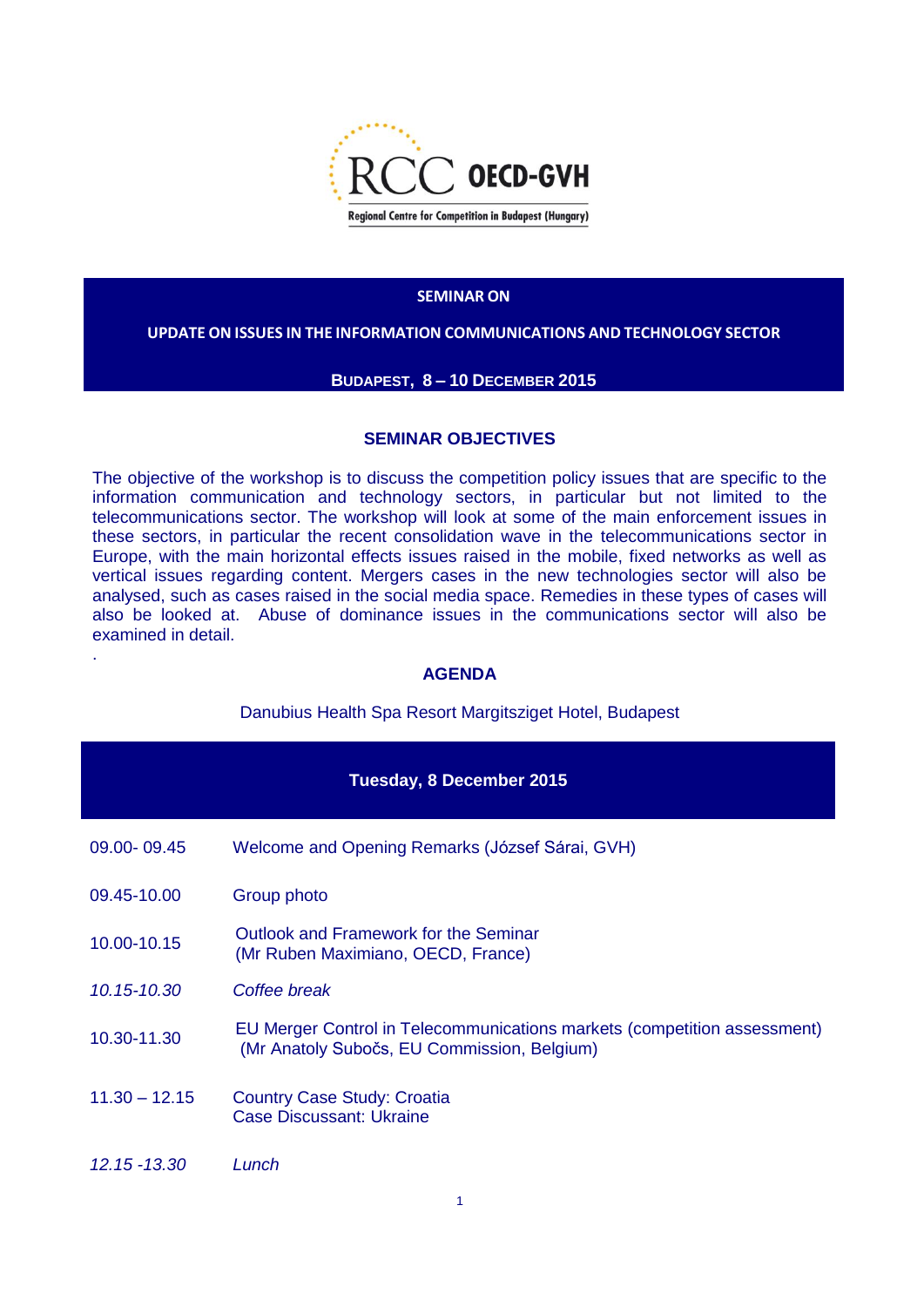| 13.30-14.30     | Overview of the Telecommunications and Media Sectors and and U.S.<br><b>Horizontal Telecom Mergers</b><br>(David Lawrence, DOJ, US) |  |  |  |
|-----------------|-------------------------------------------------------------------------------------------------------------------------------------|--|--|--|
| 14.30-15.15     | Country Case Study: Bulgaria<br>Case Discussant: Bosnia and Hercegovina                                                             |  |  |  |
| 15.15-15.30     | Coffee break                                                                                                                        |  |  |  |
| $15.30 - 16.30$ | Case study: Magyar Telekom / Vidanet<br>(Mr. Andras Vekony, GVH, Hungary)                                                           |  |  |  |
| $16.30 - 17.15$ | Relationships between Competition Authorities and Telecoms Regulators<br>(Ruben Maximiano, OECD)                                    |  |  |  |
| $18:30 -$       | Welcome dinner - meeting at the hotel reception                                                                                     |  |  |  |

# **Wednesday, 9 December 2015** 09.30-10.30 Merger control in Telecommunications markets in Europe: Remedies (Mr Anatoly Subočs, EU Commission, Belgium) *10.30 -10.45 Coffee break* 10.45-12.15 Hypothetical Exercise (Mr Ruben Maximiano, OECD, France) *12.15 - 13.30 Lunch*  13.30 - 14.30 US Vertical Telecom Mergers (David Lawrence, DOJ, US) 14.30 – 15.15 Country Case Study: Moldova Case Discussant: Montenegro *15.15 – 15.30 Coffee Break* 15.30 – 16.45 Dominance in Telecommunications markets (Mr Ricardo Junqueiro, Counsel, Cuatrecasas)

19.00 – 21.00 Dinner in the hotel's restaurant